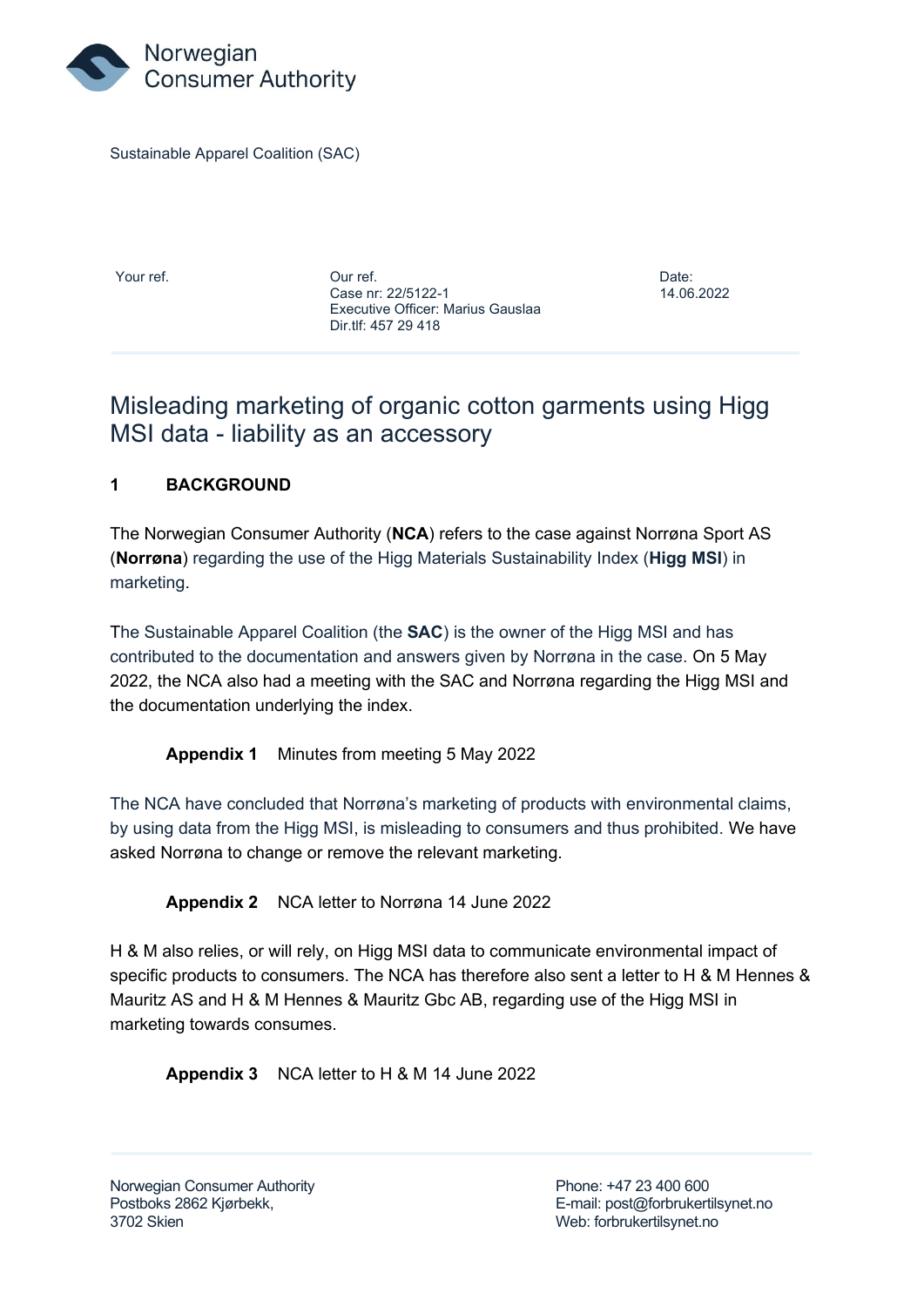## **2 POSSIBLE LIABILITY AS AN ACCESSORY - WHAT WE ASK OF THE SAC**

The NCA has concluded in the Norrøna case specifically. Whether marketing towards consumers is misleading and prohibited under the Marketing Control Act and the EU Unfair Commercial Practices Directive must always be based on a case-by-case assessment of the relevant marketing. However, we consider that traders' use of the Higg MSI and results from Higg MSI data in marketing towards consumes, easily will constitute a breach of the prohibition of misleading marketing practices, cf. the Marketing Control Act § 6, cf. § 7. We would like to emphasize that it is the use of the Higg MSI in marketing towards consumers (B2C) that is likely to violate the Marketing Control Act and the Unfair Commercial Practices Directive, not the use of the index and data in traders' sourcing decisions.

With this letter, we would therefore like to remind you that besides the traders actually marketing a product, SAC has a separate responsibility for the marketing taking place by traders that use the Higg MSI and / or Higg MSI data and results in marketing of their products. The SAC should therefore take steps to ensure that the use of the Higg MSI by traders that SAC has entered into a partnership with, comply with the rules of the Marketing Control Act and the Unfair Commercial Practices Directive.

We thus ask the SAC to familiarize with the letters to Norrøna and H & M, the reasoning behind our conclusion in the Norrøna case, and the regulations in the Marketing Control Act and the Unfair Commercial Practices Directive which our conclusion in the Norrøna case is founded on. We also recommend that you read our [guidance on sustainability claims used](https://www.forbrukertilsynet.no/english/guidelines/the-consumer-authoritys-guidance-on-sustainability-claims-used-for-marketing-purposes)  [for marketing purposes.](https://www.forbrukertilsynet.no/english/guidelines/the-consumer-authoritys-guidance-on-sustainability-claims-used-for-marketing-purposes)

For the SAC to, as far as possible, avoid responsibility for misleading marketing from traders that use the Higg MSI as a marketing tool, SAC should not allow its partners to use the Higg MSI for marketing purposes towards consumers. The SAC could for example inform all their members that the Higg MSI cannot be used in marketing towards consumers and make this clear in standard contract terms towards partners.

## With this letter, we consider that the SAC has been guided and informed on the legal framework governing the use of environmental claims in marketing.

We would like to remind you that we have the authority to impose economic sanctions towards accessories to a breach of the Marketing Control Act, provided certain criteria are fulfilled. If we come across similar breaches of the Marketing Control Act as in the Norrøna case after 1 September 2022, we will consider if the criteria for imposing economic sanctions towards the SAC are fulfilled.

The Higg MSI being an international tool, there are probably traders also outside of Norway, but within the EU/EEA, who use the Higg MSI in marketing towards consumers. The NCA only has authority to ask for a stop of the relevant marketing in Norway. However, please be